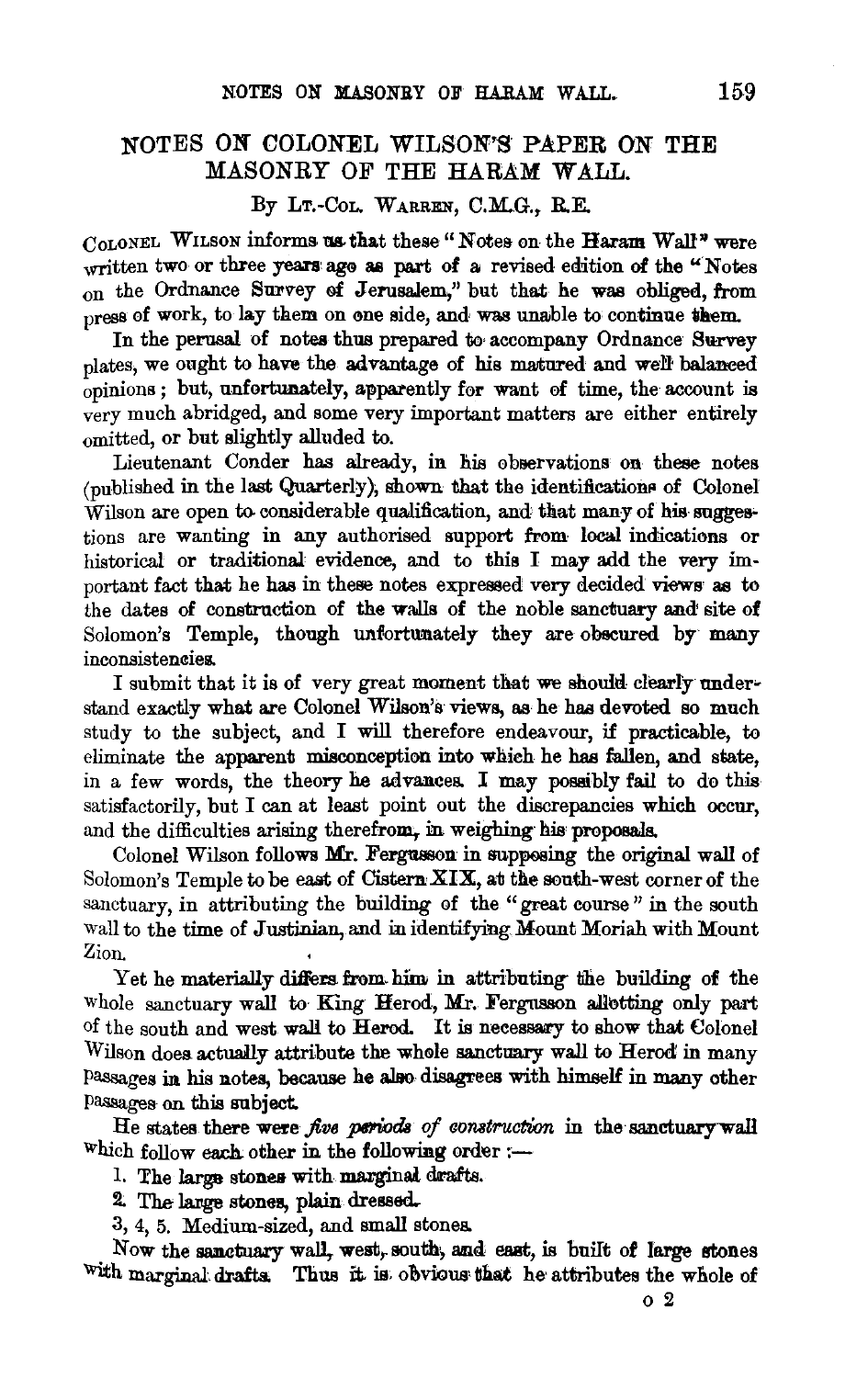the sanctuary wall to one epoch, and from the following it is clear that this epoch was the time of Herod.

P. 13. "On Herod's re-construction of the Temple the existing Haram Wall and Robinson's arch were built."

P. 14. "The Haram Wall was built by Herod."

Yet he differs from Mr. Fergusson and from himself in attributing the wall of the south-east angle to Nehemiah, and in stating that the wall of. " wailing place" is a re-construction out of old materials, and again appears to be at variance with himself in affirming that the masonry from Wilson's arch to south-west angle is of exactly the same character, and again in stating that the masonry of the south wall is of two or three different kinds.

If there was but one epoch of large marginal drafted stones, and that . epoch was the time of King Herod, how can there be three different periods (of marginal drafted stones) in the south wall? How can Nehemiah, Herod, and Justinian, over an interval of 1,000 years, have all built with the large marginal drafted stones?

Colonel Wilson affirms that the whole wall was built by Herod, and yet that only a part was built by him ; that the large marginal drafted stones belong to but one epoch, and yet belong to three periods ; that the sanctuary wall from the south-west angle to Wilson's arch is of one identical character throughout, and yet that the portion about the wailing place is a re-constmction out of old material.

His views as at present expressed cannot be properly synchronised. In · one case we have-

*a.* Large marginal drafted stones, cut at one epoch and used in building the whole of the Haram Wall by King Herod. In another-

*b.* Large marginal drafted stones used-

1. In time of Nehemiah, south-east angle (p. 64)

2. , Herod, south-west angle (p. 64).

- 3. , Justinian, south wall (p. 65).
- 4. ,, Nehemiah, Herod's "Castle of Antonia" (p. 44).

5. , before Herod. Wailing place (p. 17).

Colonel Wilson thus would propose that large marginal drafted stones were used in building for at least  $1,000$  years, viz.:-

From the time of Nehemiah to the time of Justinian.

I can quite comprehend the use of such stones from the time of Solomon to Herod, because, during that period, the feeling of the country was decidedly Eastern, and the ancient system of building would be kept up; but after the time of the Herods western influences prevailed and he adduces no authority for supposing that in the sixth century a Christian Emperor used large marginal drafted stones ; indeed the account of Procopius appears clearly to prove that the stones were not large, comparatively speaking.

The ambiguity and obscurity of these and other affirmations will probably detract from the value of Colonel Wilson's notes, and being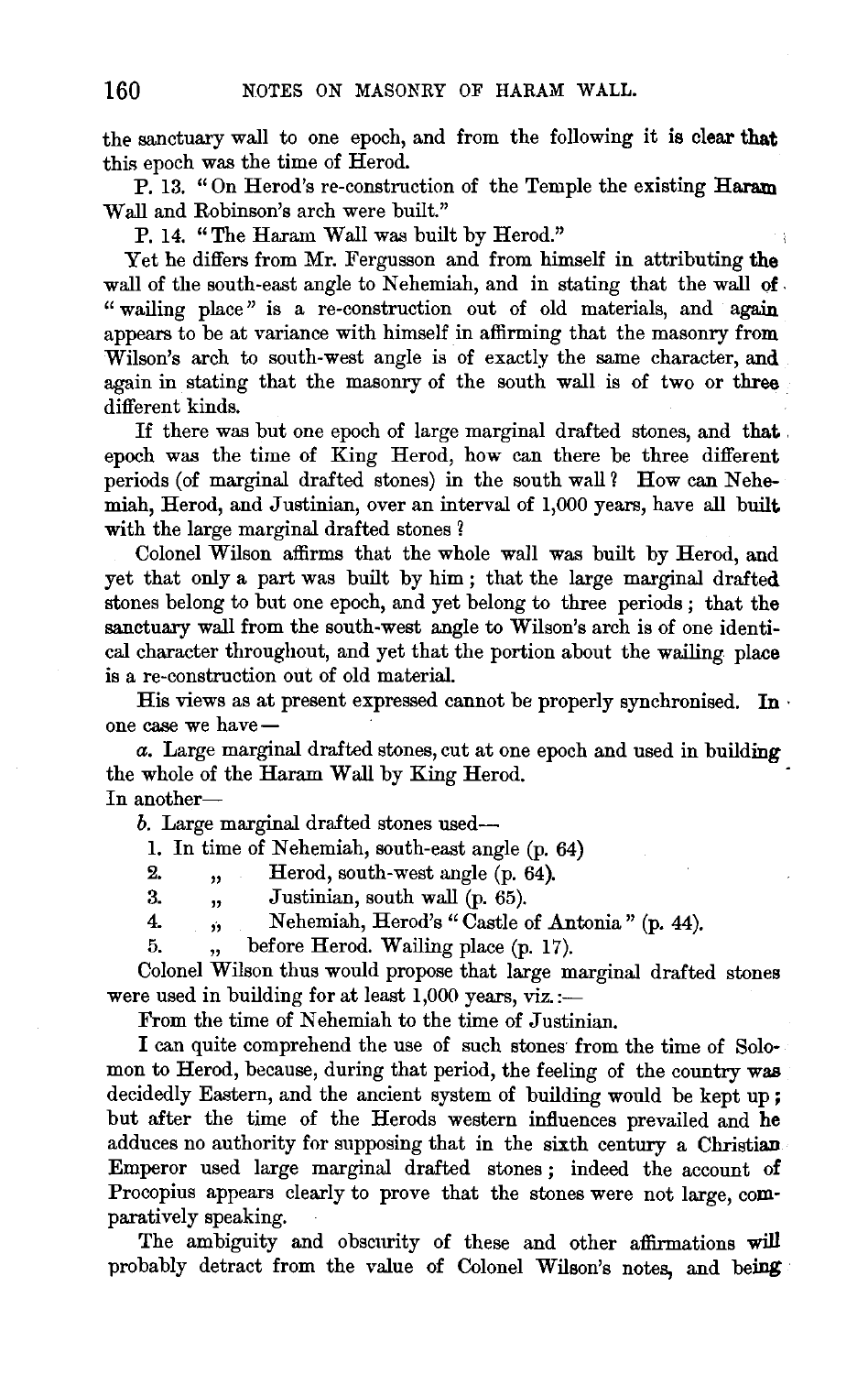thus so uncertain, it is very difficult to review his deductions as a whole.

Other weak points appear to be the hypercriticism accorded to many of the measurements taken by myself and others, from which there is an inference that the measurements are not sufficiently accurate *(vide"* The Temples of the Jews," pp. 11 and 172), the comparison of measurements on unrevised plans with those that have been revised, the collection of matter, sometimes partially from the " Recovery of Jerusalem," ignoring what was said in the original letters ; sometimes from the original letters alone, ignoring the more complete account in other writings.

As an example, it is stated that I believe that the "Red Heifer Bridge" commenced at a point 600 feet north of the south-east angle. Now I may once have suggested this, but if so, it was a long time ago, for both in the "P.E.F. Quarterly," April 1875, and in "Underground Jerusalem," I have proposed the Red Heifer Bridge as commencing at the Golden Gate.

.As another instance, Colonel Wilson is endeavouring to prove that there is a tower at the south-east angle, and considers it a *conclusive proof*  that there is straight joint in east wall from top to bottom, because there was a gush of air into our mine below the cut joint above, from the joint of the stones during an east wind, and not during a west wind ; and yet in another place where we find a pavement at several points within a few feet of each other, and nearly at the same level, he considers there is no proof that it was continuous. Having thus proved conclusively that there is a break in east wall from top to bottom, he proceeds to prove that there is also a break in the south wall at the "Great Passage," apparently (p. 56), because I do not mention there was not one. He states that I was unable to examine the wall either above or below the opening, but in this he is mistaken. If he had referred to my plan he would have seen that I show the stones of the sanctuary wall down to the rock, with the remark " detail mislaid"; it is very improbable that if there had been the slightest appearance of a cut joint here, I should have failed to have seen it, and I think it may be stated confidently that no such joint there exists. So far from my having closed this work up precipitately as inferred by Colonel Wilson, I kept it open " until further orders are received from England about it," from 26th October to 28th November, 1867 ; so that there would have been ample time for Colonel Wilson to have written out special inquiries about a cut joint. On 6th December I commenced another shaft to south-east of Single Gate, and again drove in to the sanctuary wall, reaching it on 16th December, 1867, and examined it for several feet with the object of seeing whether there was any passage under the next arch into the Sanctuary.

In another instance, Colonel Wilson pointedly calls attention to the apparent discrepancies between the measurements of Lieutenant Conder and Mr. Schick in their respective plans, and descriptions of the rock-cut passage leading from the Souterrains of the Sisters of Zion to the Noble Sanctuary, and in speaking of the height of this passage states," Captain Warren gives the height as 30 feet "Recovery," p. 199, and as 36 feet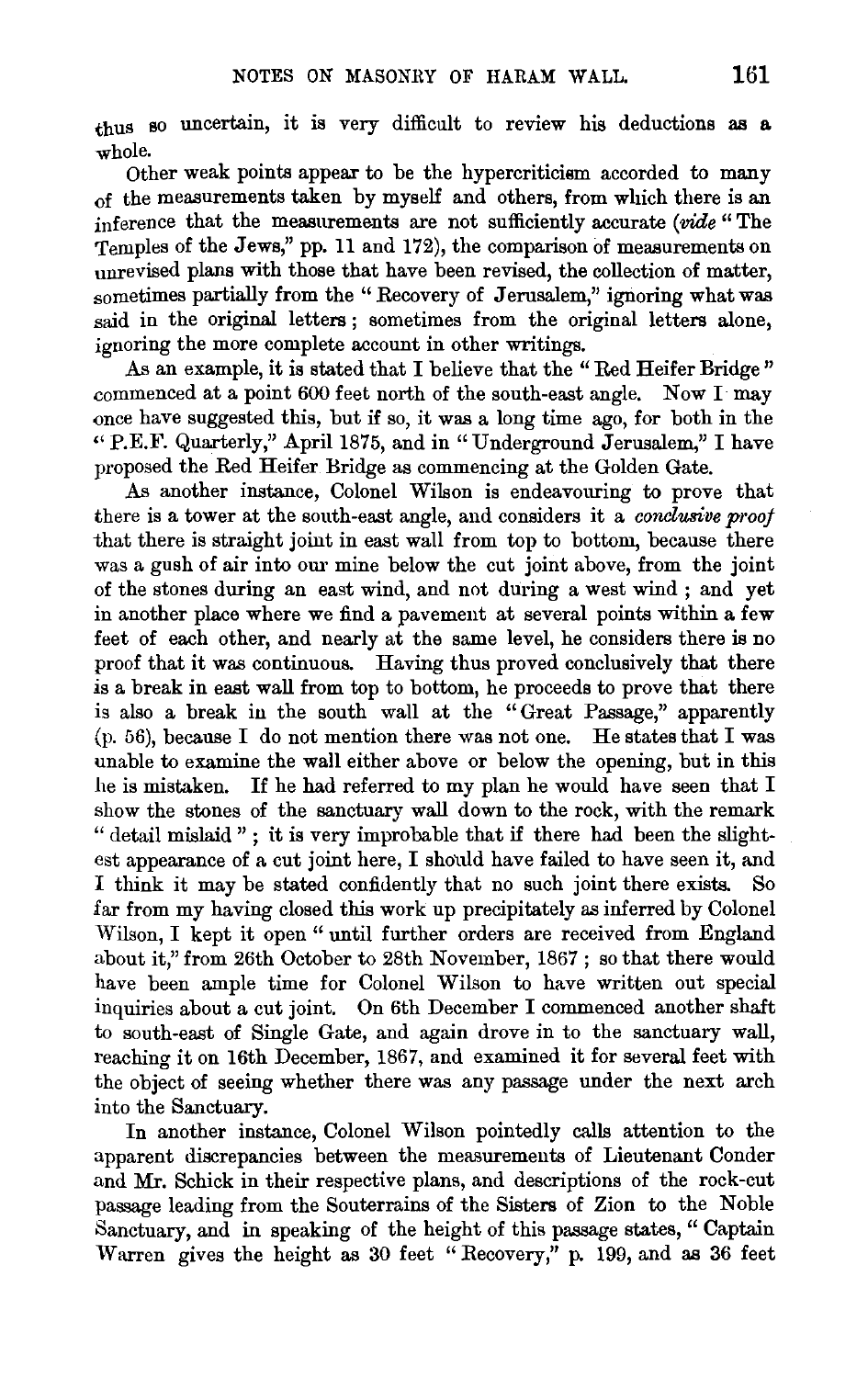above the sewage, p. 201. Lieutenant Conder as 20 feet. *Quarterly Statement P.E. Fund*, 1873, p. 92." I have followed Mr. Schick's section, which gives 40 feet.

Now it is to be observed, that the roof of this passage falls about 28 feet in its length, that there is a difference of about  $5$  to  $6$  feet in the line of the rocky bottom *(vide Mr. Schick's plan)*, and that there was (when I was there), a difference of level of 6 feet in the sewage west and east. Thus taking Mr. Schick's plan alone and with no fixed points for the measurements, all the various heights mentioned may be obtained, or indeed any height from  $32$  feet to  $8$  feet, so that thus far there need not necessarily be any discrepancy, as we have no record of the exact position where each measurement was made. Lieutenant Conder has already explained the matter so far as he is concerned, and with regard to my measurements they not only accord with themselves, but very closely with Mr. Schick, when read aright.

My visit to this duct was when it was full (up to a certain height), of liquid sewage, and I had to balance myself on a floating door ; on entering, I mention that I found myself in a rock-cut passage " 30 feet high." I then describe the roof sloping downwards, and state that I came across a dam and descended on to a lower line of sewage 6 feet, and thence traversed the passage to a distance of 200 feet, and then in general language state that the roof of the passage is full 36 feet above the sewage, referring to the lower line,  $(30 \text{ feet plus } 6 \text{ feet fall})$ . These observations I made merely with the eye, as we had no means of reaching up such a height.

I now examine Mr. Schick's plan, and I find that the height he gives at the entrance (which he notes as " supposed height" (!) and also only. appears to have estimated with the eye), where I measured it, from the upper sewage to the roof is 32 feet, and that in no place is it more, so that I cannot account for Colonel Wilson's mistake about 40 feet, unless he measured from some point after the ditch waa cleared out ; in which ease he shoold not compare my estimate of 30 feet with that of 40 feet of Mr. School and the compare iny estimate of 50 feet with that of 40 feet of my.<br>hick, taken from a lower line. I expressly state in my section that the<br>ne of upper sewage was 2.422 feet. Our measurements are as follows :-

|                                               | Warren. | Schick. | Wilson's revised<br>plan. |
|-----------------------------------------------|---------|---------|---------------------------|
| Top of passage, highest point                 | 2.452   | 2.454   | 2,456                     |
| Level of upper sewage<br>$\ddot{\phantom{0}}$ | 2,422   | 2.422   | 2,422                     |
| Level of lower sewage<br>$\ddot{\phantom{a}}$ | 2.416   | 2,417   |                           |
| Presumed lie of rock<br>$\ddot{\phantom{a}}$  |         | 2,410   | 2.416                     |

The above analysis will show how Colonel Wilson has fallen into this error; he has altered both the height of passage and level of rock as given in Schick's plan, and making it  $40$  feet, he has compared it with a totally different measurement of mine. If I am wrong, in supposing that  $\alpha$ . Wilson has taken the very highest point in the roof, and he has taken any other point, then he must be still further in error than I have shown.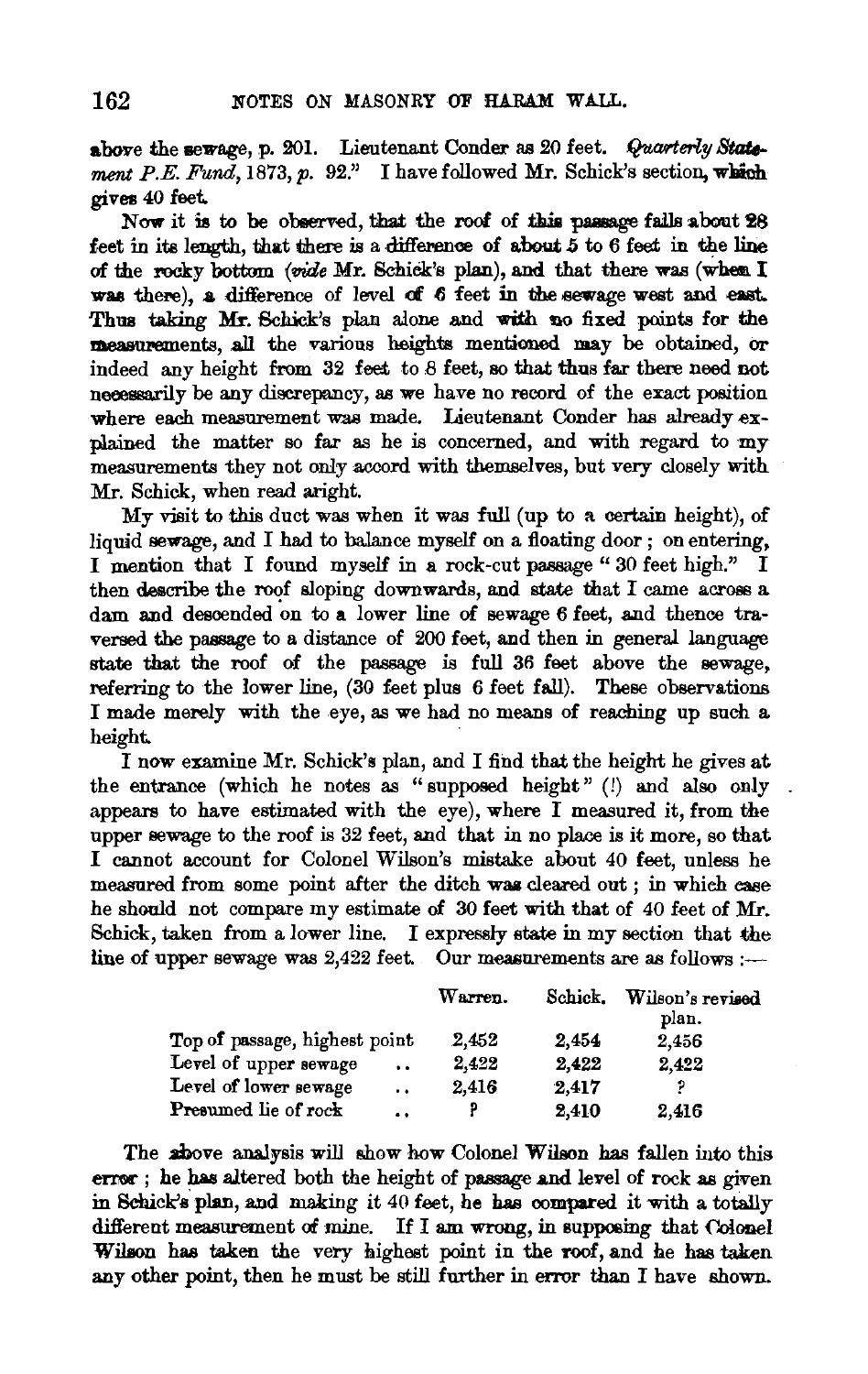While on the subject of discrepancies, I note that Colonel Wilson has forgotten that there was a very considerable discrepancy between his measurement of the Souterrain of the Sisters of Zion and my own, so much so, that  $I$  found it necessary to alter the eastern end about  $5$  feet farther to the north, making the prolongation fall upon the Sakhrah instead of on the edge of the dome of the rock.

This alteration appears to have been adopted by Colonel Wilson, as it is shown in the altered direction on the Revised Ordnance Survey Plates,  $but I see no mention of it in these notes.$ 

P. 10. Colonel Wilson proposes that the set-off of 1 foot 3 inehes from the face of the wall under Robinson's Arch was probably formed by allowing the course to run up perpendicularly from the rock, and suggests that this has escaped my notice. This, however, is a misconception, and I scarcely concur in Colonel Wilson's suggestion, which I note he has embodied in my section of the wall. I think this set-off affected only the one course under the spring of the arch, just as there is a similar set-off under the balcony arch, at the south-east angle, and that the alteration of my section may not be correct : however, this is a matter which could be settled in half-an-hour at Jerusalem.

P. 11. It appears to me that Colonel Wilson is aiming at very close coincidences which may not exist on the ground, in suggesting that the width of Robinson's Arch was exactly the same (viz. 42 feet) as that of Wilson's Arch. The pier of Wilson's Arch is different in every respect from that of Robinson's Arch, and there is no reason for supposing them to be of one age, merely from their appearance. I gave the space as a "trifle " over 41 feet 6 inches, because I could not get a thorough measurement and did not wish to give inches if I was not sure of them, but it is to be noted that a measurement of Colonel Wilson's supports my view : he gives 54 feet from the sanctuary wall to west side of pier. I found the pier 12 feet 2 inches, which would leave 41 feet 10 inches, agreeing with my 41 feet 6 inches and a trifle.

I do not think, however, that Colonel Wilson's measurement at that depth is likely to be correct to an inch, and he does not say whether he measured from the actual Haram wall or from the set-off of  $1$  foot  $3$  inches under the arch ; in the former case there would be a discrepancy between our two measurements of over a foot.

P. 11. Colonel Wilson argues that as the pavement under Robinson's Arch was only seen in a few places, there is no proof positive that this pavement was connected between these points, and in this I must agree. On the other hand, however, at page 51, he states that because during an east wind a gush of air was felt through a joint of the stones at south-east angle it *is conclusive evidence* that there is a cut joint all the way up, so as to form the tower he proposes. While I will allow that there is a probability of the existence of a cut joint, yet I submit that if there must be a judgment of " not proven" with regard to the first case there must be a similar judgment regarding the second.

P. 12. The remark "no search appears to have been made for other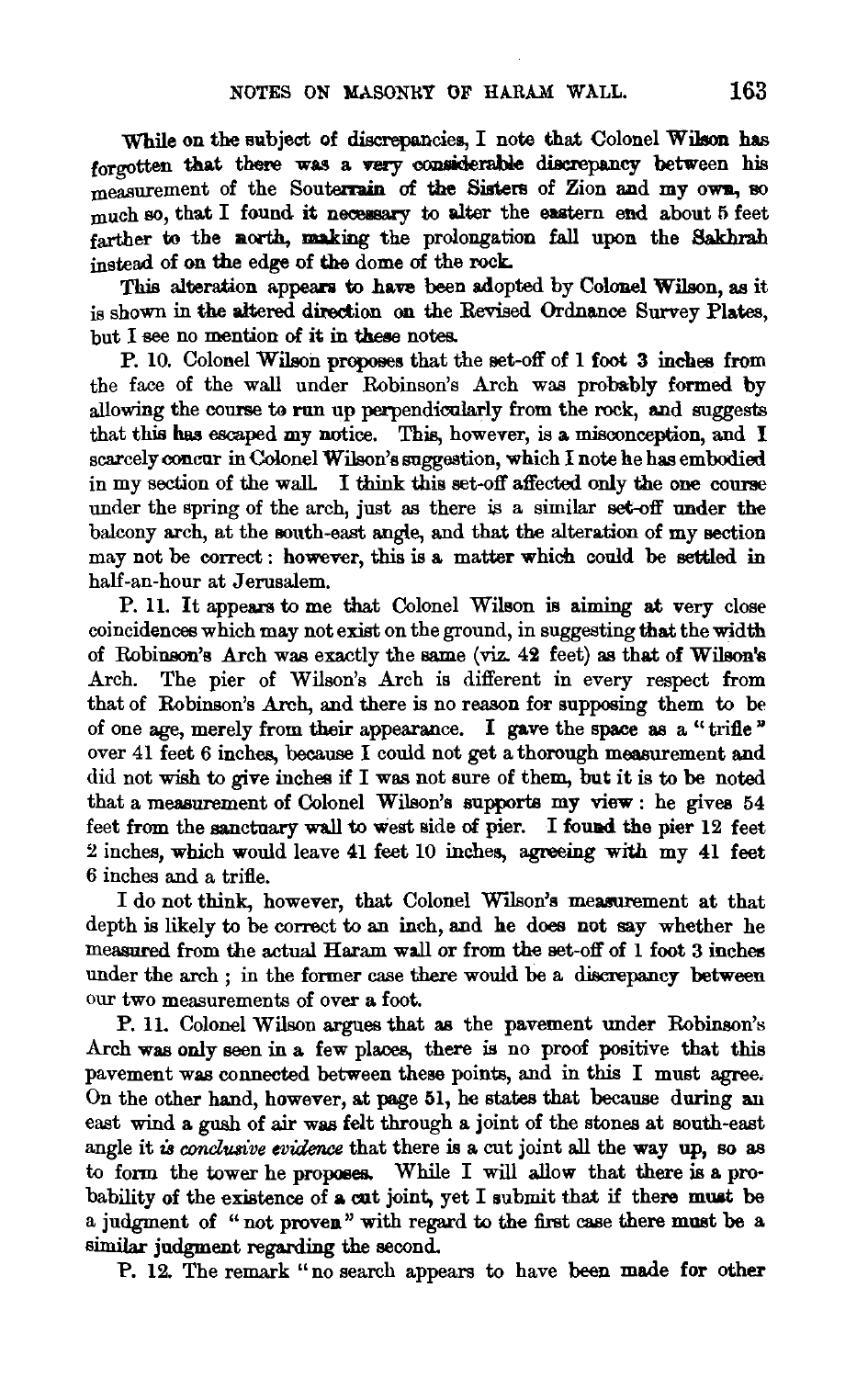vonssoirs" is scarcely correct, and I do not know on what authority it is made ; it would, I think, lead a general reader to suppose that the work was performed in a somewhat perfunctory manner.

P. 12. Note 1. Colonel Wilson states that I have made no mention of man-holes leading up to pavement in the text, though I have shown them on the plan. It is to be regretted that he should have written this note, as in Letter XXXVI he will find it stated, with regard to this aqueduct, " every few feet we meet with shafts for lowering buckets." He has quoted these letters on several occasions to point out apparent discrepancies, but on this occasion he appears to have omitted to look at the text before he wrote this foot-note.

P. 13. *Deductions from Discoveries*. He considers that the source from which water was brought to aqueduct is unknown. I have little doubt myself that it was the Hamamesh Shefa, which I believe in former days was either the Dragon well or fountain of Zion (Akra) to the west of the Temple Mount.

Colonel Wilson in suggesting that this aqueduct is the conduit of Hezekiah, makes Zion identical with Moriah, a proposal which appears to be untenable.

He affirms that the existing Haram wall was built by Herod ; this is not consistent with his other proposals, pages 14 and 17, in which he gives different dates for the construction of various portions of the wall.

P. 15. He alludes to certain discrepancies between the rock levels in the " Recovery of Jerusalem " and the lithographs ; the latter were published without being examined by me, and may possibly be wrong in some respects in consequence. I am now examining these points.\*

P. 16. He appears to find fault with the excavations, for throwing no light upon his proposed roadway and broad flight of steps; but it is difficult for an excavator to throw light upon what does not appear to exist.

P. 17. *Wailing place.* He proposes that the stones are not *in situ,* and that it is a reconstruction out of old materials. As he considers the wall of Sanctuary to be Herodian, then these stones must be pre-Herodian, perhaps of the time of the Jewish kings. At page 65 he attributes similar stones at south-east angle to the time of Justinian.

Pp. 19, 20. He suggests that the original wall of Solomon's Temple is in rear of the Prophets' Gate, and enters into a discussion as to the flights of steps that lead up to it. In order to facilitate this proposal he shows the rock (in plate 6), running up precipitously to east, but there are no

• I find, for example, that in letter XVII: (22nd November, 1867), I stated that Lieutenant Anderson and I differed only a quarter of a minute (15 seconds of arc) in latitude of Ain Shems, while in printed report the numerator is left out of the fraction, and I am made to say that we differ 4 minutes. [The lithographs were issued as they arrived from Jerusalem to illustrate Colonel Warren's letters. Many of them were only· diagrams showing progress which naturally differed from week to week,-Ed.]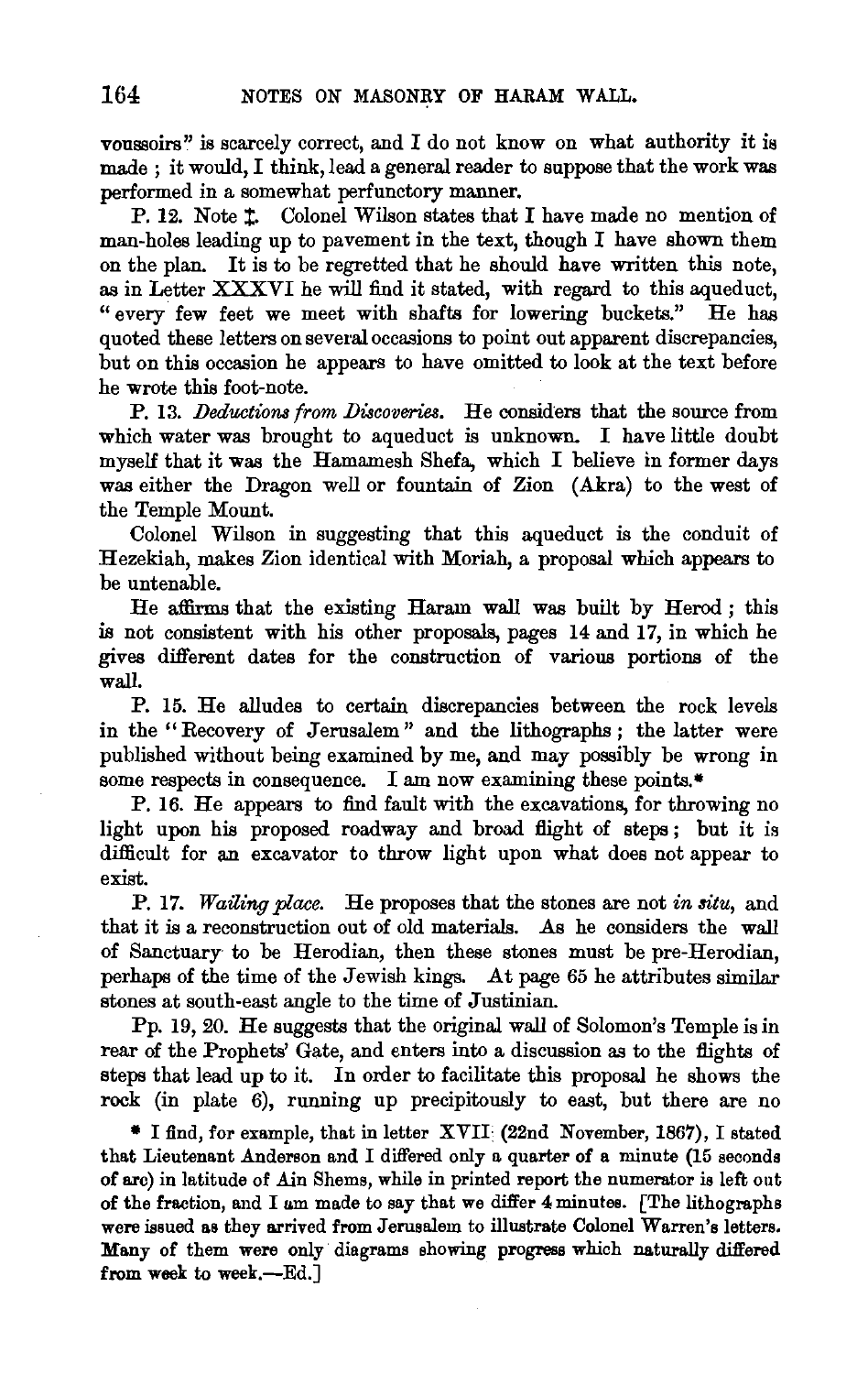apparent grounds for this disposition of the rock, and I think that a jury of 12 surveyors would, with our present knowledge, decide that the rock lies more nearly at the angle I have given it.

P. 22. *Wilson's Arch.* He appears to have fallen into a very singular error regarding the voussoirs of Wilson's Arch. He states that the stones are of *equal thickness*, causing an almost painful appearance of regularity, and then proceeds to prove that they must be ascribed to same date as Haram wall, which he pronounces to be Herodian.

Now both Lieutenant Conder and I, independently, believe that these stones are not of equal thickness. My elevation of the arch certainly shows them of various thicknesses, and we both, on the spot, considered the arch as Byzantine on account of the form and graduated thickness of the voussoirs. It is singular that Colonel Wilson omits to notice this discrepancy, for he refers to my mention of the different forms of the voussoirs.

P. 26. *Vaults west of Wilson's Arch.* I think Colonel Wilson goes rather too far in suggesting inaccuracy in my plans merely because they do not coincide with his plan of the street above. In the first place the plan of the street may be in error ; in the second place, there is no absolute reason why the street should be exactly over the secret passage. I have written to Jerusalem to endeavour to have the street examined. Mr. Schick, writing on 28 April, 1880, sends a revised plan of this street and states "it is at once clear that my drawing differs greatly from that of Colonel Wilson."

P. 29. *Possible nature of Causeway.* The deductions of Colonel Wilson appear to hinge upon a hypothetical wooden bridge, for which he produces no authority. I shall shortly be able to publish some account of these vaults, which will throw much light upon the matter.

P. 30. Gate. Colonel Wilson proposes to call this gate by my name, because he discovered it, on the same principle that Tobler's discovery was called Wilson's Arch. I would deprecate the naming of the ancient buildings in this manner.

P. 31. *Hamam esh Shefa.* He states that the lie of the rock is here very puzzling, but has omitted to mention a discrepancy between his measurement and mine of 30 feet. I state (December 12, 1867) that the rock is 50 feet below the level of Haram Area, while Major Wilson makes it 80, and I make the bottom of the conduit 2,359 feet, while Colonel Wilson makes it 2,339-feet. I went down this well for an examination of the bottom and merely calculated the height from some observation I happened to have taken when engaged in these operations, so that I may possibly be wrong ; but if I am right then the difficulties vanish. It would not take half-an-hour for an agent at Jerusalem to settle this point so far as the level of the bottom of the conduit is concerned.

P. 44. Colonel Wilson informs us that the Haram Wall from the " Castle of Antonia," to the Golden Gate has certain characteristics not found in any other section of the wall, but omits to suggest any epoch to which this very imposing piece of masonry may be referred. This is much